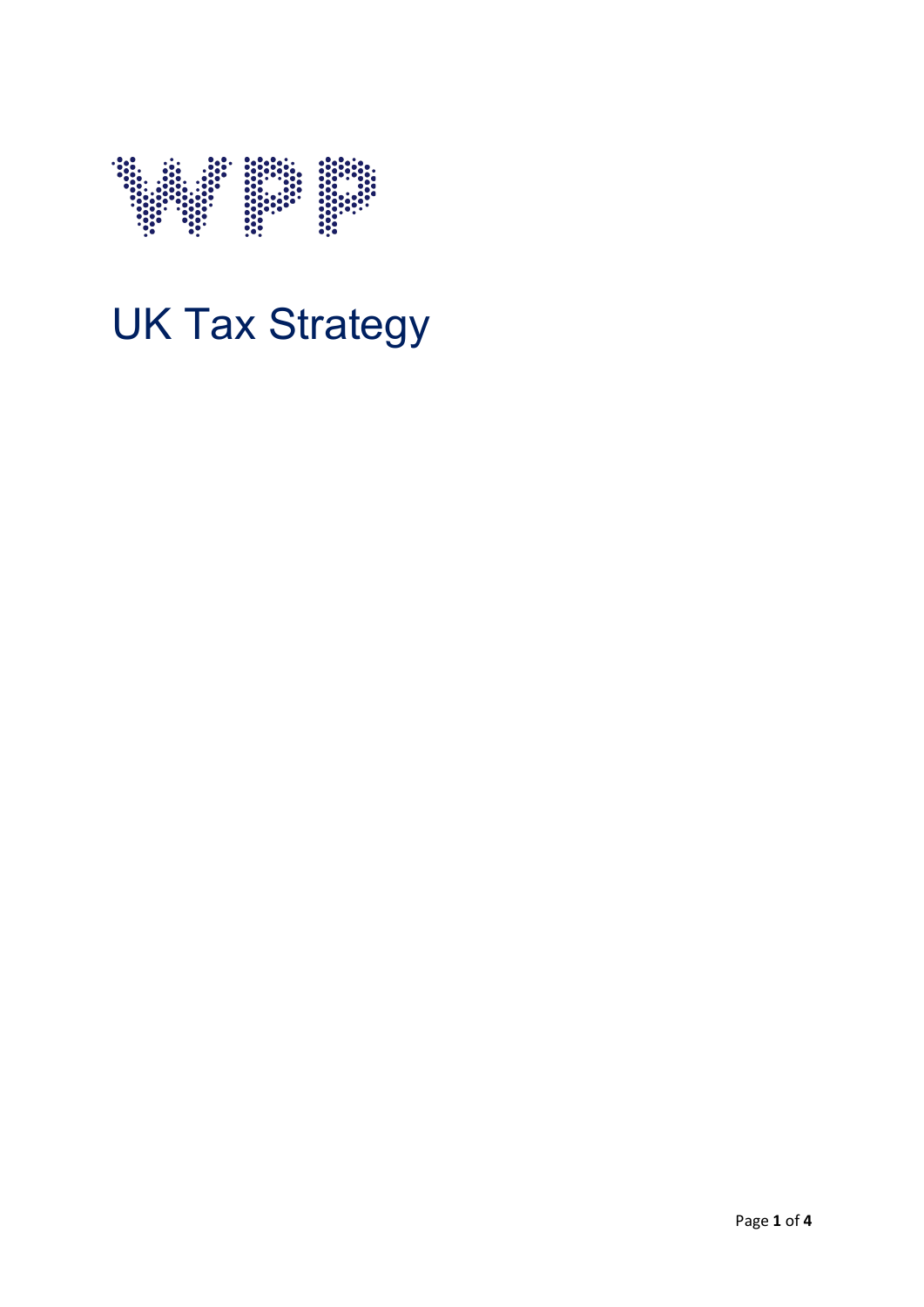## **WPP UK Tax Strategy**

This tax strategy applies to all taxes applicable to the WPP Group and the document will be reviewed annually, updated as appropriate and approved by the Chief Financial Officer (CFO), the Audit Committee and the Board. WPP Tax are accountable to the CFO and the Audit Committee for the implementation of the tax strategy and the management of tax and related risk. This tax strategy applies to all WPP group companies and to our dealings with our clients.

#### **Governance**

Responsibility for the tax strategy, the supporting governance framework and management of tax risk ultimately sits with the Chief Financial Officer (CFO). Day-today responsibility for each of these areas sits with the Group Tax Director, who reports to the CFO.

The Audit Committee review the Group's tax strategy annually. It is supported by a tax risk management strategy, which aligns our monitoring and reporting of tax risks and controls with our policies for other risks and controls. Key risks and issues related to tax are escalated to and considered by the CFO throughout the year, and the Audit Committee (and if appropriate the full Board) on at least an annual basis.

## **Management of tax risk**

As a large multi-national group with operations globally, the Group is exposed to a variety of tax risks. These can be grouped under the following headings:

- 1. Tax compliance and reporting risks, which cover risks associated with compliance failures such as submission of late or inaccurate returns, the failure to submit claims and elections on time or where finance or operational systems and processes are not sufficiently robust to support tax compliance and reporting requirements.
- 2. Transactional risks, which arise where transactions are carried out or actions are taken without appropriate consideration of the potential tax consequences or where advice taken is not correctly implemented.
- 3. Reputational risks, which looks beyond financial risks to the wider impact tax risk may have on our relationships with our stakeholders, including shareholders, clients, tax authorities and the general public.

WPP Tax is made up of a team of tax professionals based predominantly in London and New York. In addition to an oversight role, they provide advice on tax-related issues, undertake or assist with tax filings, manage relationships with tax authorities and assist with various forms of tax and financial reporting.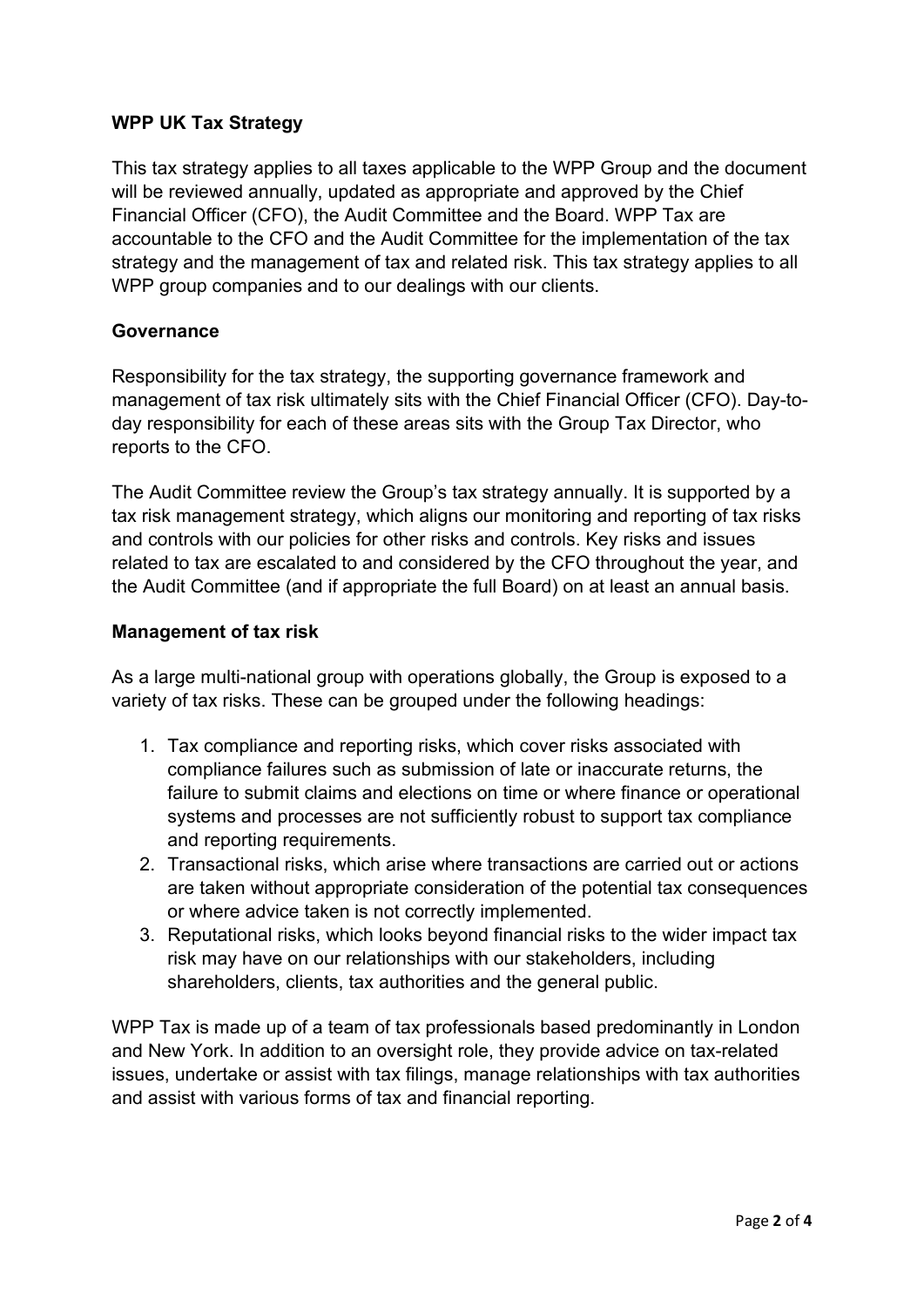Where appropriate, we look to engage with tax authorities to disclose and resolve issues, risks and uncertain tax positions. The subjective nature of many tax rules does however mean that it is often impossible to mitigate all known tax risk. Indeed, in certain situations, an element of tax risk may be maintained, where we believe our approach is consistent with the principles set out in our tax strategy and where the range of potential outcomes is in accordance with our risk parameters. Thus, at any given time, the Group may be exposed to some risk arising from its tax affairs, although one of the key responsibilities of WPP Tax is to manage and mitigate tax risk wherever possible.

## **Tax compliance and relationship with tax authorities**

We are committed to complying with our tax filing, reporting, payment and disclosure obligations globally.

We look to maintain open and transparent relationships with the tax authorities in the jurisdictions in which we operate. This may take the form of discussing key developments in our business and the potential impacts of those developments. Equally, it may involve disclosing and seeking to resolve a known issue prior to the filing of the relevant tax return.

From time to time, our views (and those of our advisors) on the appropriate tax treatment in any given case may differ from those of the tax authorities. Where such circumstances arise, we will work constructively and proactively with the tax authorities in question with a view to achieving an early resolution to any matters arising.

## **Tax planning**

We will not engage in purely artificial transactions the sole purpose of which is to reduce tax.

We enter into transactions or arrangements on the basis that they have the substance required by law, as well as a business, commercial or other non-tax purpose. We will not enter into transactions with the purpose of securing a tax advantage clearly and unambiguously contrary to the relevant legislation.

External tax advice is sought in relation to areas of complexity or uncertainty to support our work in complying with our tax strategy. We will not enter into transactions or arrangements unless they are consistent with our tax strategy.

#### **Level of risk in relation to UK taxation that the Group is prepared to accept**

Our tax policy requires that, where tax law is unclear or subject to interpretation, we take external tax advice and any adopted tax position is at least probable to apply.